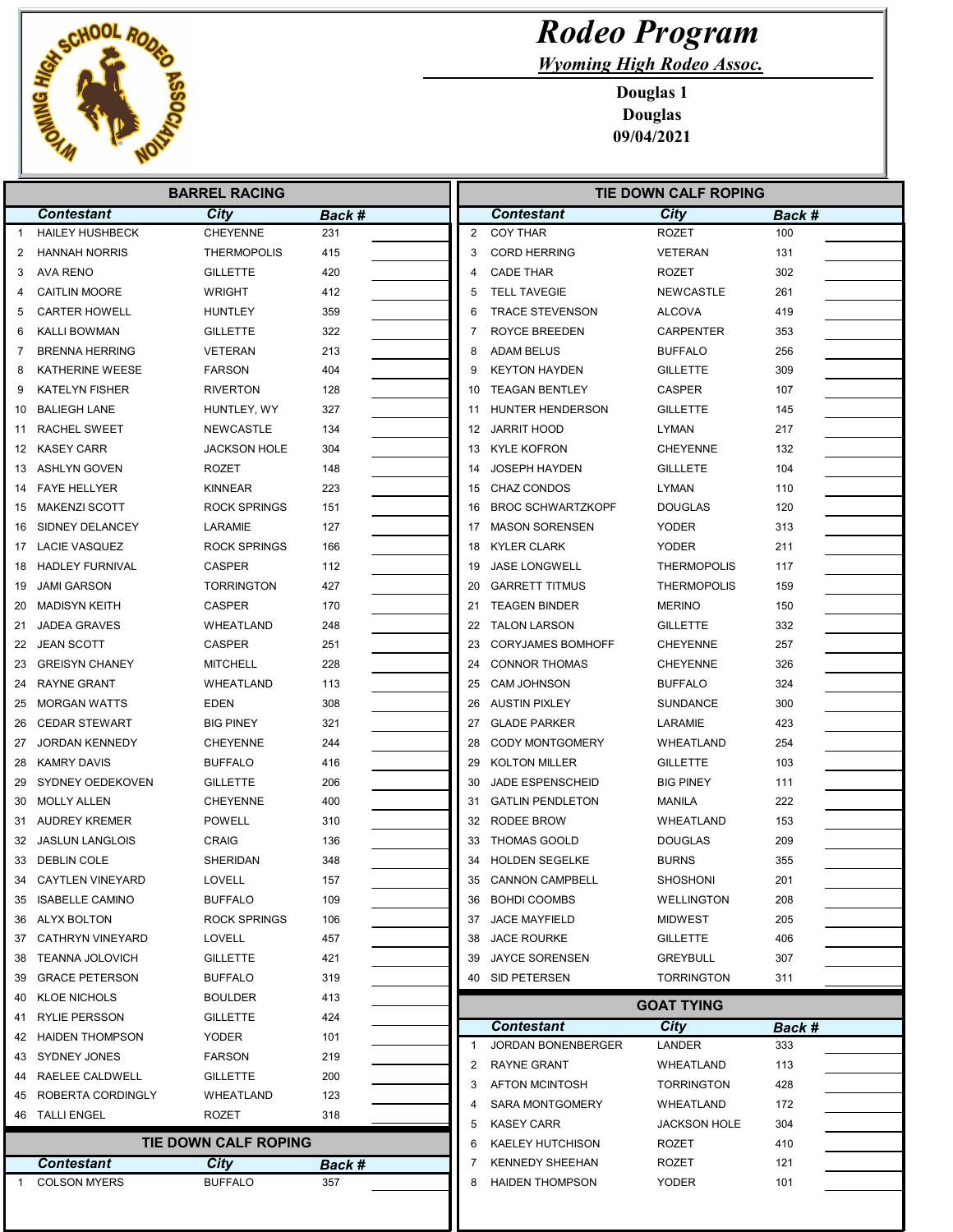

Wyoming High Rodeo Assoc.

|              |                                           | <b>GOAT TYING</b>          |               |                | <b>BREAKAWAY ROPING</b>               |                              |            |  |
|--------------|-------------------------------------------|----------------------------|---------------|----------------|---------------------------------------|------------------------------|------------|--|
|              | <b>Contestant</b>                         | <b>City</b>                | Back #        |                | <b>Contestant</b>                     | City                         | Back #     |  |
| 9            | KATHERINE WEESE                           | <b>FARSON</b>              | 404           | $\overline{7}$ | <b>BRENNA HERRING</b>                 | <b>VETERAN</b>               | 213        |  |
| 10           | <b>CARTER HOWELL</b>                      | <b>HUNTLEY</b>             | 359           | 8              | <b>CATHRYN VINEYARD</b>               | <b>LOVELL</b>                | 457        |  |
| 11           | <b>MORGAN WATTS</b>                       | EDEN                       | 308           | 9              | <b>BALIEGH LANE</b>                   | HUNTLEY, WY                  | 327        |  |
| 12           | <b>JYMIE ADAMSON</b>                      | <b>BUFFALO</b>             | 303           | 10             | <b>GRACE PETERSON</b>                 | <b>BUFFALO</b>               | 319        |  |
| 13           | <b>CAITLIN MOORE</b>                      | <b>WRIGHT</b>              | 412           | 11             | <b>GREISYN CHANEY</b>                 | <b>MITCHELL</b>              | 228        |  |
| 14           | <b>TAVY LENO</b>                          | SHERIDAN                   | 116           | 12             | KORLYN SLATTERY                       | ROZET                        | 250        |  |
| 15           | DEBLIN COLE                               | SHERIDAN                   | 348           | 13             | <b>KLOE NICHOLS</b>                   | <b>BOULDER</b>               | 413        |  |
| 16           | ALYX BOLTON                               | <b>ROCK SPRINGS</b>        | 106           | 14             | <b>GRACIE HARDEMAN</b>                | <b>WILSON</b>                | 218        |  |
| 17           | TALLI ENGEL                               | <b>ROZET</b>               | 318           | 15             | <b>JORDAN KENNEDY</b>                 | <b>CHEYENNE</b>              | 244        |  |
| 18           | <b>ROZLYN HERREN</b>                      | <b>GILLETTE</b>            | 216           | 16             | <b>SHARIANNE BROWER</b>               | <b>BIG PINEY</b>             | 246        |  |
| 19           | <b>ISABELLE CAMINO</b>                    | <b>BUFFALO</b>             | 109           | 17             | SHEA MONTGOMERY                       | WHEATLAND                    | 418        |  |
| 20           | RAELEE CALDWELL                           | <b>GILLETTE</b>            | 200           | 18             | <b>SARA MONTGOMERY</b>                | WHEATLAND                    | 172        |  |
|              | 21 GRACE PETERSON                         | <b>BUFFALO</b>             | 319           | 19             | <b>AFTON MCINTOSH</b>                 | TORRINGTON                   | 428        |  |
|              |                                           | <b>SADDLE BRONC</b>        |               | 20             | <b>HANNA GRIEMSMAN</b>                | <b>WORLAND</b>               | 114        |  |
|              |                                           |                            |               | 21             | <b>TALLI ENGEL</b>                    | <b>ROZET</b>                 | 318        |  |
|              | <b>Contestant</b><br><b>MILES ASHURST</b> | <b>City</b><br><b>LUSK</b> | Back #        | 22             | <b>KAMRY DAVIS</b>                    | <b>BUFFALO</b>               | 416        |  |
| -1           |                                           |                            | 234           | 23             | <b>LAYNE MYERS</b>                    | <b>THERMOPOLIS</b>           | 119        |  |
| 2            | <b>NORRIS GRAVES</b>                      | <b>CLEARMONT</b>           | 199           | 24             | <b>HADLEY FURNIVAL</b>                | <b>CASPER</b>                | 112        |  |
| 3            | <b>RYAN NUNN</b>                          | LOVELL                     | 221           | 25             | <b>KAELEY HUTCHISON</b>               | <b>ROZET</b>                 | 410        |  |
| 4            | <b>JAKE SCHLATTMANN</b>                   | <b>GREYBULL</b>            | 215           | 26             | ROZLYN HERREN                         | <b>GILLETTE</b>              | 216        |  |
| 5            | <b>JASE LONGWELL</b>                      | <b>THERMOPOLIS</b>         | 117           | 27             | <b>CARTER HOWELL</b>                  | <b>HUNTLEY</b>               | 359        |  |
| 6            | <b>ROADY MARSH</b>                        | <b>MINATARE</b>            | 225           | 28             | <b>JORDAN BONENBERGER</b>             | LANDER                       | 333        |  |
| 7            | <b>COLTON WAGONER</b>                     | <b>GILLETTE</b>            | 141           | 29             | <b>HAIDEN THOMPSON</b>                | <b>YODER</b>                 | 101        |  |
|              |                                           | <b>BAREBACK RIDING</b>     |               | 30             | SYDNEY OEDEKOVEN                      | <b>GILLETTE</b>              | 206        |  |
|              | <b>Contestant</b>                         | City                       | Back #        | 31             | <b>KENNEDY SHEEHAN</b>                | <b>ROZET</b>                 | 121        |  |
| -1           | <b>JASPUR BROWER</b>                      | <b>BIG PINEY</b>           | 144           | 32             | <b>RAYNE GRANT</b>                    | WHEATLAND                    | 113        |  |
| 2            | <b>ROEDY FARRELL</b>                      | <b>THERMOPOLIS</b>         | 210           | 33             | <b>KASEY CARR</b>                     | <b>JACKSON HOLE</b>          | 304        |  |
| 3            | <b>JEX TERRY</b>                          | <b>MCKINNON</b>            | 345           | 34             | <b>FAYE HELLYER</b>                   | <b>KINNEAR</b>               | 223        |  |
|              | <b>COY MONTGOMERY</b>                     | WHEATLAND                  | 171           | 35             | ASHLYN GOVEN                          | <b>ROZET</b>                 | 148        |  |
| 5            | <b>TUKER CARRICATO</b>                    | <b>SARATOGA</b>            | 328           | 36             | <b>SYDNEY JONES</b>                   | <b>FARSON</b>                | 219        |  |
|              |                                           | <b>STEER WRESTLING</b>     |               | 37             | <b>JYMIE ADAMSON</b>                  | <b>BUFFALO</b>               | 303        |  |
|              | <b>Contestant</b>                         | <b>City</b>                |               | 38             | RAELEE CALDWELL                       | <b>GILLETTE</b>              | 200        |  |
| $\mathbf{1}$ | <b>JACE MAYFIELD</b>                      | <b>MIDWEST</b>             | Back #<br>205 | 39             | <b>ISABELLE CAMINO</b>                | <b>BUFFALO</b>               | 109        |  |
| 2            | <b>CODY MONTGOMERY</b>                    | WHEATLAND                  | 254           | 40.            | ADDISON GRIEMSMAN                     | <b>WORLAND</b>               | 414        |  |
| 3            | <b>KARSON EWING</b>                       | <b>DOUGLAS</b>             | 224           |                | 41 MORGAN WATTS                       | <b>EDEN</b>                  | 308        |  |
| 4            | <b>CONNOR WEESE</b>                       | <b>FARSON</b>              | 351           |                |                                       |                              |            |  |
| 5            | <b>BOHDI COOMBS</b>                       | <b>WELLINGTON</b>          | 208           |                |                                       | <b>TEAM ROPING</b>           |            |  |
| 6            | <b>CHANCE SORENSON</b>                    | ARVADA                     | 143           |                | <b>Contestant</b>                     | City                         | Back #     |  |
| 7            | <b>JASE LONGWELL</b>                      | <b>THERMOPOLIS</b>         | 117           | $\mathbf{1}$   | KORLYN SLATTERY<br><b>TALLI ENGEL</b> | <b>ROZET</b><br><b>ROZET</b> | 250<br>318 |  |
| 8            | <b>TRENTON SHEEHAN</b>                    | ROZET                      | 312           |                | 2 TATE BISHOP                         | <b>BURNS</b>                 | 105        |  |
| 9            | <b>CANNON CAMPBELL</b>                    | <b>SHOSHONI</b>            | 201           |                | <b>JHETT LONGWELL</b>                 | <b>THERMOPOLIS</b>           | 317        |  |
|              |                                           |                            |               |                | 3 HADLEY FURNIVAL                     | <b>CASPER</b>                | 112        |  |
|              |                                           | <b>BREAKAWAY ROPING</b>    |               |                | <b>KASHTON REYNOLDS</b>               | ROZET                        | 207        |  |
|              | <b>Contestant</b>                         | <b>City</b>                | Back #        |                | 4 GLADE PARKER                        | LARAMIE                      | 423        |  |
| -1           | <b>TAVY LENO</b>                          | SHERIDAN                   | 116           |                | <b>GRADY LONGWELL</b>                 | <b>EVANSVILLE</b>            | 422        |  |
| 2            | <b>JAMI GARSON</b>                        | <b>TORRINGTON</b>          | 427           |                | 5 ADAM BELUS                          | <b>BUFFALO</b>               | 256        |  |
| 3            | <b>AUDREY KREMER</b>                      | <b>POWELL</b>              | 310           |                | <b>GARRETT TITMUS</b>                 | <b>THERMOPOLIS</b>           | 159        |  |
| 4            | DEBLIN COLE                               | SHERIDAN                   | 348           |                | 6 TEAGAN BENTLEY                      | <b>CASPER</b>                | 107        |  |
| 5            | AVA RENO                                  | <b>GILLETTE</b>            | 420           |                | <b>MASON TROLLINGER</b>               | CASPER                       | 122        |  |
| 6            | <b>CAITLIN MOORE</b>                      | <b>WRIGHT</b>              | 412           |                | 7 TAVY LENO<br><b>JOSEPH HAYDEN</b>   | <b>SHERIDAN</b>              | 116<br>104 |  |
|              |                                           |                            |               |                |                                       | <b>GILLLETE</b>              |            |  |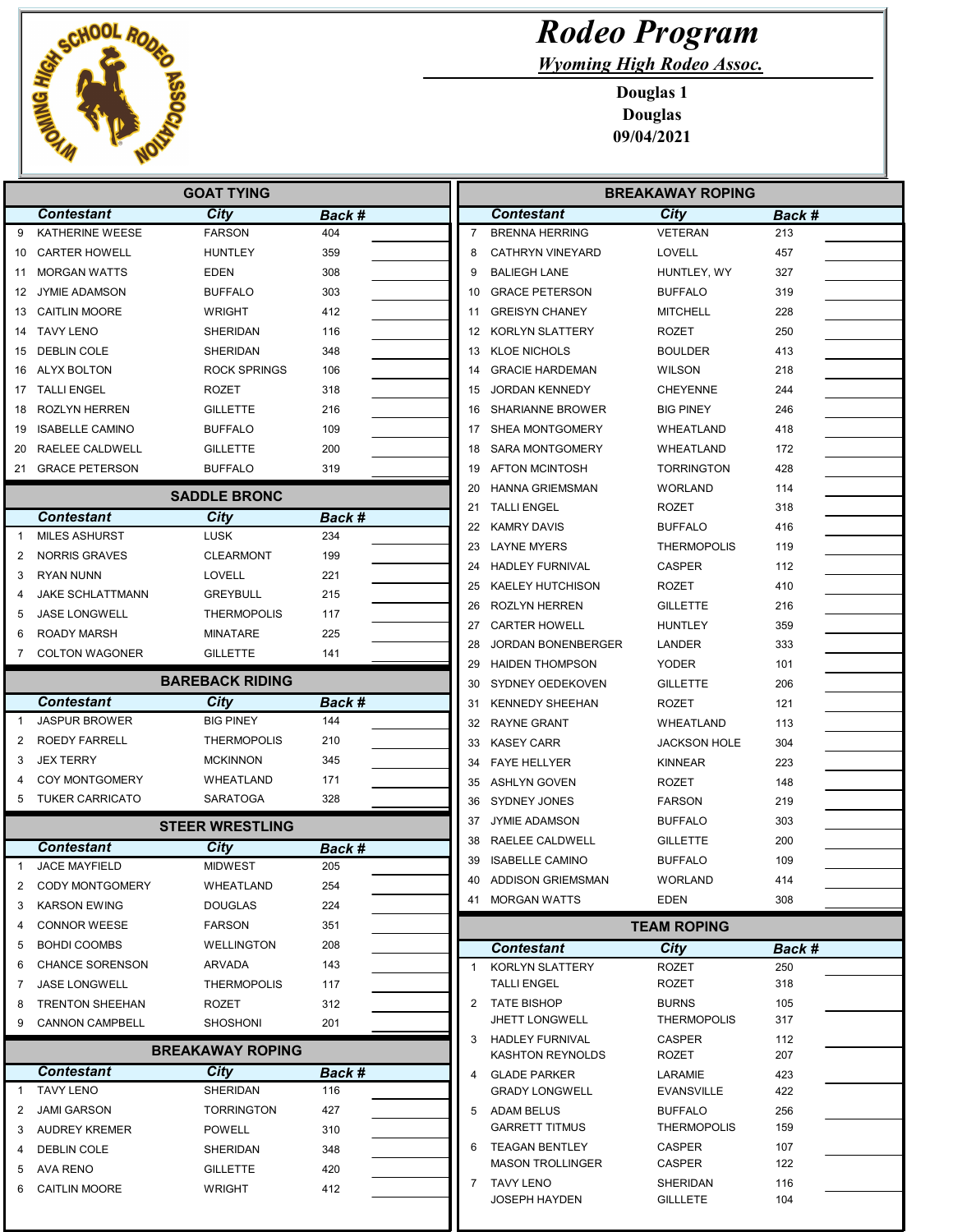

Wyoming High Rodeo Assoc.

| <b>TEAM ROPING</b> |                                             |                                     |            |    | <b>TEAM ROPING</b>                        |                                       |            |  |
|--------------------|---------------------------------------------|-------------------------------------|------------|----|-------------------------------------------|---------------------------------------|------------|--|
|                    | <b>Contestant</b>                           | City                                | Back #     |    | <b>Contestant</b>                         | City                                  | Back #     |  |
| 8                  | <b>GRACIE HARDEMAN</b>                      | <b>WILSON</b>                       | 218        | 35 | <b>JASE WILSON</b>                        | <b>GILLETTE</b>                       | 202        |  |
|                    | <b>LAYNE MYERS</b>                          | <b>THERMOPOLIS</b>                  | 119        |    | SYDNEY OEDEKOVEN                          | <b>GILLETTE</b>                       | 206        |  |
| 9                  | <b>HAIDEN THOMPSON</b>                      | <b>YODER</b>                        | 101        | 36 | <b>GRIFFIN ROMERO</b>                     | <b>ROCK SPRINGS</b>                   | 426        |  |
|                    | <b>JACE MAYFIELD</b>                        | <b>MIDWEST</b>                      | 205        |    | <b>KYLER NOVACEK</b>                      | <b>EATON</b>                          | 138        |  |
|                    | 10 HANNA GRIEMSMAN                          | <b>WORLAND</b>                      | 114        |    | 37 SAGE ROMERO                            | <b>ROCK SPRINGS</b>                   | 226        |  |
|                    | <b>KOLTON MILLER</b>                        | <b>GILLETTE</b>                     | 103        |    | <b>GATLIN PENDLETON</b>                   | <b>MANILA</b>                         | 222        |  |
|                    | 11 SYDNEY JONES                             | FARSON, WY                          | 219        | 38 | <b>GRACE PETERSON</b>                     | <b>BUFFALO</b>                        | 319        |  |
|                    | <b>COOPER JONES</b>                         | FARSON, WY                          | 409        |    | <b>COLSON MYERS</b>                       | <b>BUFFALO</b>                        | 357        |  |
|                    | 12 HAYDEN WELSH                             | <b>GILLETTE</b>                     | 335        |    | 39 SARA MONTGOMERY                        | WHEATLAND                             | 172        |  |
|                    | <b>LAINE LINNEMAN</b>                       | <b>ROZET</b>                        | 334        |    | <b>CODY MONTGOMERY</b>                    | WHEATLAND                             | 254        |  |
|                    | 13 ROYCE BREEDEN<br><b>KYLE KOFRON</b>      | <b>CARPENTER</b><br><b>CHEYENNE</b> | 353<br>132 |    | 40 CAYTLEN VINEYARD<br><b>JARRIT HOOD</b> | LOVELL<br>LYMAN                       | 157<br>217 |  |
|                    |                                             |                                     |            |    |                                           |                                       |            |  |
|                    | 14 BROC SCHWARTZKOPF<br><b>CORD HERRING</b> | <b>DOUGLAS</b><br><b>VETERAN</b>    | 120<br>131 |    | 41 TALON LARSON<br><b>JACE ROURKE</b>     | <b>GILLETTE</b><br><b>GILLETTE</b>    | 332<br>406 |  |
|                    | 15 ADDISON GRIEMSMAN                        | <b>WORLAND</b>                      | 414        |    |                                           |                                       |            |  |
|                    | <b>CAITLIN MOORE</b>                        | <b>WRIGHT</b>                       | 412        |    |                                           | <b>BULL RIDING</b>                    |            |  |
|                    | 16 BRENNA HERRING                           | <b>VETERAN</b>                      | 213        |    | <b>Contestant</b>                         | City                                  | Back #     |  |
|                    | <b>MASON SORENSEN</b>                       | <b>YODER</b>                        | 313        |    | <b>HAYDEN WELSH</b>                       | <b>GILLETTE</b>                       | 335        |  |
|                    | 17 KEYTON HAYDEN                            | <b>GILLETTE</b>                     | 309        | 2  | <b>LANDEN BROWNLEE</b>                    | <b>PAVILLION</b>                      | 125        |  |
|                    | <b>AUSTIN PIXLEY</b>                        | <b>SUNDANCE</b>                     | 300        | 3  | <b>DEREK GRANT</b>                        | LANDER                                | 130        |  |
|                    | 18 MCCOY LONGWELL                           | <b>THERMOPOLIS</b>                  | 204        |    | <b>DALTON WILLIS</b>                      | <b>CHEYENNE</b>                       | 417        |  |
|                    | <b>JASE LONGWELL</b>                        | <b>THERMOPOLIS</b>                  | 117        | 5  | <b>WYATT NORSTEGAARD</b>                  | <b>GILLETTE</b>                       | 161        |  |
|                    | 19 CAM JOHNSON                              | <b>BUFFALO</b>                      | 324        | 6  | <b>ASHTON SLAUGH</b>                      | <b>MANILA</b>                         | 233        |  |
|                    | <b>CAEL ESPENSCHEID</b>                     | <b>BIG PINEY</b>                    | 411        | 7  | <b>COLBY SMITH</b>                        | <b>BURNS</b>                          | 262        |  |
|                    | 20 AUDREY KREMER                            | <b>POWELL</b>                       | 310        | 8  | <b>AIDAN RUBY</b>                         | <b>RIVERTON</b>                       | 320        |  |
|                    | <b>COY THAR</b>                             | <b>ROZET</b>                        | 100        | 9  |                                           |                                       |            |  |
|                    | 21 CADEN GINES                              | <b>POWELL</b>                       | 158        |    | <b>COLT WELSH</b>                         | <b>GILLETTE</b>                       | 149        |  |
|                    | <b>JAYCE SORENSEN</b>                       | <b>GREYBULL</b>                     | 307        | 10 | <b>RIVER MOSSBERG</b>                     | <b>CHEYENNE</b>                       | 232        |  |
|                    | 22 RAYNE GRANT                              | WHEATLAND                           | 113        | 11 | <b>JASPUR BROWER</b>                      | <b>BIG PINEY</b>                      | 144        |  |
|                    | NICHOLAS ALBRECHT                           | SHERIDAN                            | 247        | 12 | <b>COLTON COFFMAN</b>                     | <b>LUSK</b>                           | 229        |  |
|                    | 23 BALIEGH LANE                             | HUNTLEY, WY                         | 327        | 13 | <b>BUSKIN WILSON II</b>                   | <b>JACKSON</b>                        | 253        |  |
|                    | <b>GREISYN CHANEY</b>                       | MITCHELL, NE                        | 228        | 14 | <b>TIPTON WILSON</b>                      | <b>JACKSON</b>                        | 135        |  |
|                    | 24 AIDAN RUBY                               | <b>RIVERTON</b>                     | 320        |    | 15 KYLE CHENEY                            | <b>POWELL</b>                         | 155        |  |
|                    | <b>BOHDI COOMBS</b>                         | <b>WELLINGTON</b>                   | 208        |    |                                           | <b>POLE BENDING</b>                   |            |  |
|                    | 25 CHAZ CONDOS                              | <b>LYMAN</b>                        | 110        |    |                                           |                                       |            |  |
|                    | <b>BRAXTON CONDOS</b>                       | LYMAN                               | 405        |    | <b>Contestant</b>                         | City<br><b>WILSON</b>                 | Back #     |  |
|                    | 26 DILLON JOHNSON                           | BELT                                | 162        |    | <b>GRACIE HARDEMAN</b>                    |                                       | 218        |  |
|                    | <b>JADE ESPENSCHEID</b>                     | <b>BIG PINEY</b>                    | 111        | 2  | SHEA MONTGOMERY                           | WHEATLAND                             | 418        |  |
|                    | 27 SID PETERSEN                             | <b>TORRINGTON</b>                   | 311        | 3  | <b>HAIDEN THOMPSON</b>                    | <b>YODER</b>                          | 101        |  |
|                    | <b>KYLER CLARK</b>                          | <b>YODER</b>                        | 211        | 4  | <b>DEBLIN COLE</b>                        | <b>SHERIDAN</b>                       | 348        |  |
|                    | 28 KAELEY HUTCHISON                         | ROZET                               | 410        | 5  | SIDNEY DELANCEY                           | LARAMIE                               | 127        |  |
|                    | CADE THAR                                   | ROZET                               | 302        | 6  | RACHEL SWEET                              | NEWCASTLE                             | 134        |  |
|                    | 29 ASHLYN GOVEN                             | ROZET                               | 148        |    | ROBERTA CORDINGLY                         | WHEATLAND                             | 123        |  |
|                    | <b>CANNON CAMPBELL</b>                      | SHOSHONI                            | 201        | 8  | <b>TEANNA JOLOVICH</b>                    | <b>GILLETTE</b>                       | 421        |  |
|                    | 30 AVA RENO                                 | <b>GILLETTE</b>                     | 420        | 9  | <b>MORGAN WATTS</b>                       | <b>EDEN</b>                           | 308        |  |
|                    | CATHRYN VINEYARD                            | <b>LOVELL</b>                       | 457        | 10 | <b>JEAN SCOTT</b>                         | <b>CASPER</b>                         | 251        |  |
|                    | 31 TELL TAVEGIE                             | <b>NEWCASTLE</b>                    | 261        |    | 11 ASHLYN GOVEN                           | <b>ROZET</b>                          | 148        |  |
|                    | PATE TAVEGIE                                | NEWCASTLE                           | 337        |    | 12 HANNAH NORRIS                          | <b>THERMOPOLIS</b>                    | 415        |  |
|                    | 32 THOMAS GOOLD                             | <b>DOUGLAS</b>                      | 209        |    | 13 JORDAN BONENBERGER                     | LANDER                                | 333        |  |
|                    | <b>CONNOR THOMAS</b>                        | <b>CHEYENNE</b>                     | 326        | 14 | SARA MONTGOMERY                           | WHEATLAND                             | 172        |  |
|                    | 33 COLTON STONE                             | <b>GILLETTE</b>                     | 338        |    | 15 CAYTLEN VINEYARD                       | <b>LOVELL</b>                         | 157        |  |
|                    |                                             |                                     |            |    |                                           |                                       |            |  |
|                    | <b>TRACE STEVENSON</b>                      | <b>ALCOVA</b>                       | 419        |    |                                           |                                       |            |  |
|                    | 34 HOLDEN SEGELKE<br>DAYTON TILLMAN         | <b>BURNS</b><br>WHEATLAND           | 355<br>235 | 16 | KAMRY DAVIS<br>17 KASEY CARR              | <b>BUFFALO</b><br><b>JACKSON HOLE</b> | 416<br>304 |  |